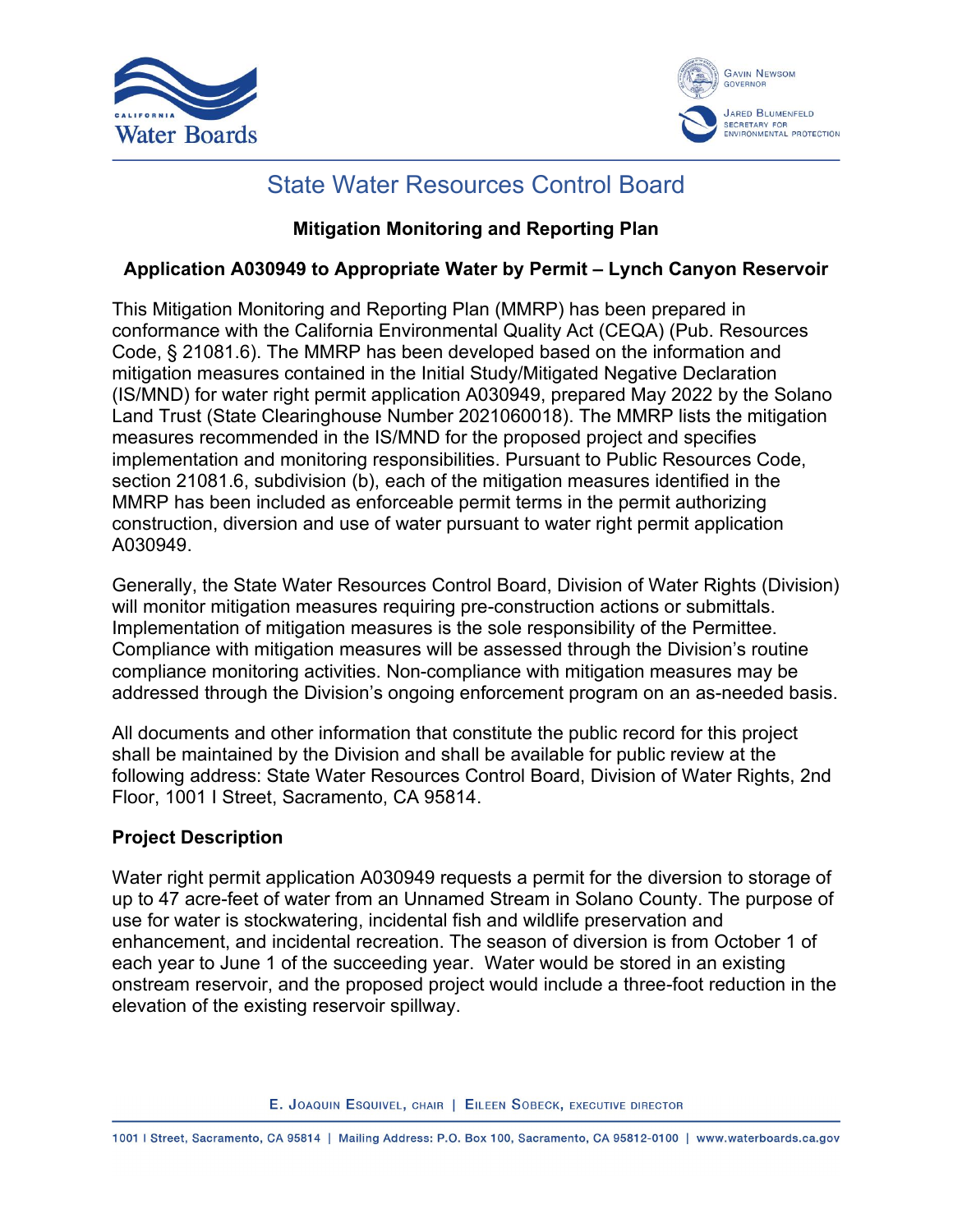## **Table 1. Geology and Soils**

| <b>Mitigation Measure</b>                                                                                                                                                                                                                                                                                                                                                                                                                                                                                                                                                                                                                                                                                                                                                                                                                                                                                                                                                                                                                                                                                                                                                                                                                                                                                                                                                                  | Implementation      | <b>Timing</b>           | <b>Monitoring and</b><br><b>Enforcement</b> |
|--------------------------------------------------------------------------------------------------------------------------------------------------------------------------------------------------------------------------------------------------------------------------------------------------------------------------------------------------------------------------------------------------------------------------------------------------------------------------------------------------------------------------------------------------------------------------------------------------------------------------------------------------------------------------------------------------------------------------------------------------------------------------------------------------------------------------------------------------------------------------------------------------------------------------------------------------------------------------------------------------------------------------------------------------------------------------------------------------------------------------------------------------------------------------------------------------------------------------------------------------------------------------------------------------------------------------------------------------------------------------------------------|---------------------|-------------------------|---------------------------------------------|
| Mitigation Measure GS-1 - Erosion and Sediment Control Plan<br>No work on upgrades to Lynch Canyon Reservoir shall commence until<br>an erosion and sediment control plan, approved by the Deputy Director<br>for Water Rights, has been implemented by the right holder. The<br>erosion and sediment control plan shall be prepared by a certified<br>professional in erosion and sediment control, and shall describe the<br>measures that will be implemented by the right holder to control<br>accelerated erosion and sedimentation during project construction, and<br>the measures that will be used to revegetate and stabilizes disturbed<br>areas once construction is complete. Measures will include, at a<br>minimum, the following:<br>1. Limit the extent of the Construction Footprint as much as<br>possible, clearly marking all construction areas (e.g.,<br>designated access roads and staging areas), and<br>confining all construction activities to these locations.<br>2. Restrict stockpiling of construction materials, including<br>portable equipment and supplies, to designated staging<br>areas.<br>Before storing water in the reservoir, right holder shall furnish evidence<br>which substantiates that the erosion and sediment control plan has<br>been implemented. Evidence includes photographs showing the project<br>area vegetation and slopes. | <b>Right Holder</b> | <b>Pre-Construction</b> | Division of Water<br><b>Rights</b>          |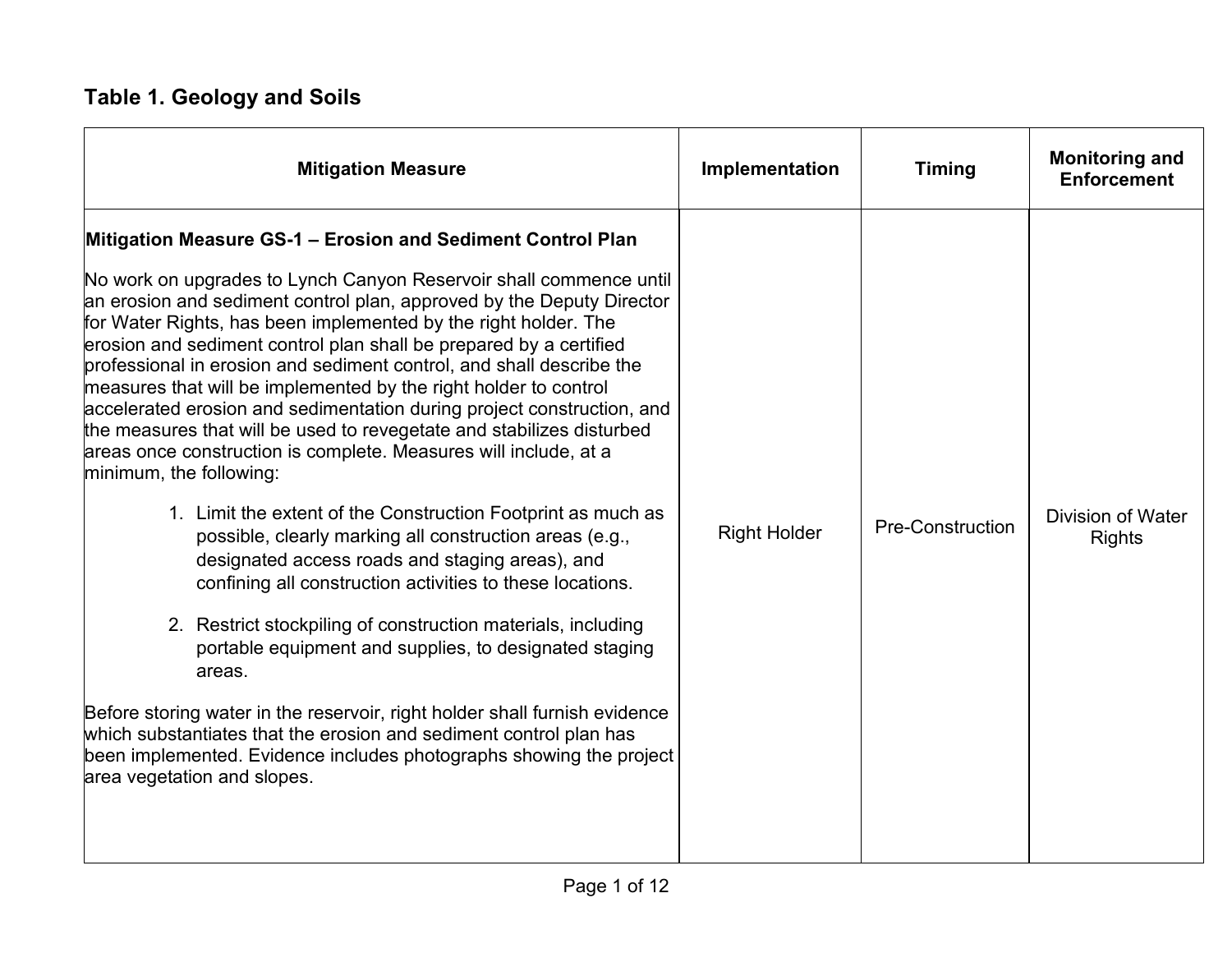| Mitigation Measure GS-2 - Construction Debris Control<br>No debris, soil, silt, cement that has not set, or other such foreign<br>substance will be allowed to enter into or be placed where it may be<br>washed by rainfall runoff into the waters of the State. When operations<br>are completed, any excess construction-related materials or debris<br>shall be removed from the work area.                                                                                                                                                                                                                                                                                                                                                                                                                                                                                                                                                                                                                                                                                                                                                                                                                                                                                                                                                                                                                                                                                                                                                                                                                                                                                                           | <b>Right Holder</b> | Construction.<br>Ongoing | <b>Division of Water</b><br><b>Rights</b> |
|-----------------------------------------------------------------------------------------------------------------------------------------------------------------------------------------------------------------------------------------------------------------------------------------------------------------------------------------------------------------------------------------------------------------------------------------------------------------------------------------------------------------------------------------------------------------------------------------------------------------------------------------------------------------------------------------------------------------------------------------------------------------------------------------------------------------------------------------------------------------------------------------------------------------------------------------------------------------------------------------------------------------------------------------------------------------------------------------------------------------------------------------------------------------------------------------------------------------------------------------------------------------------------------------------------------------------------------------------------------------------------------------------------------------------------------------------------------------------------------------------------------------------------------------------------------------------------------------------------------------------------------------------------------------------------------------------------------|---------------------|--------------------------|-------------------------------------------|
| <b>Mitigation Measure GS-3 - Regulatory Compliance:</b><br>No water shall be diverted or used under this right, and no construction<br>related to such diversion shall commence, unless right holder has<br>obtained and is in compliance with all necessary permits or other<br>approvals required by other agencies. If an amended right is issued, no<br>new facilities shall be utilized, nor shall the amount of water diverted or<br>used increase beyond the maximum amount diverted or used during<br>the previously authorized development schedule, unless right holder<br>has obtained and is in compliance with all necessary requirements,<br>including but not limited to the permits and approvals listed in this term.<br>Within 90 days of the issuance of this right or any subsequent<br>amendment, right holder shall prepare and submit to the Division of<br>Water Rights a list of, or provide information that shows proof of<br>attempts to solicit information regarding the need for, permits or<br>approvals that may be required for the project. At a minimum, right<br>holder shall provide a list or other information pertaining to whether any<br>of the following permits or approvals are required: (1) lake or streambed<br>alteration agreement with the Department of Fish and Wildlife (Fish &<br>G. Code, § 1600 et seq.); (2) Department of Water Resources, Division<br>of Safety of Dams approval (Wat. Code, § 6002); (3) Regional Water<br>Quality Control Board Waste Discharge Requirements (Wat. Code, §<br>13260 et seq.); (4) U.S. Army Corps of Engineers Clean Water Act<br>section 404 permit (33 U.S.C. $\S$ 1344); and (5) local grading permits. | <b>Right Holder</b> | <b>Pre-Construction</b>  | <b>Division of Water</b><br><b>Rights</b> |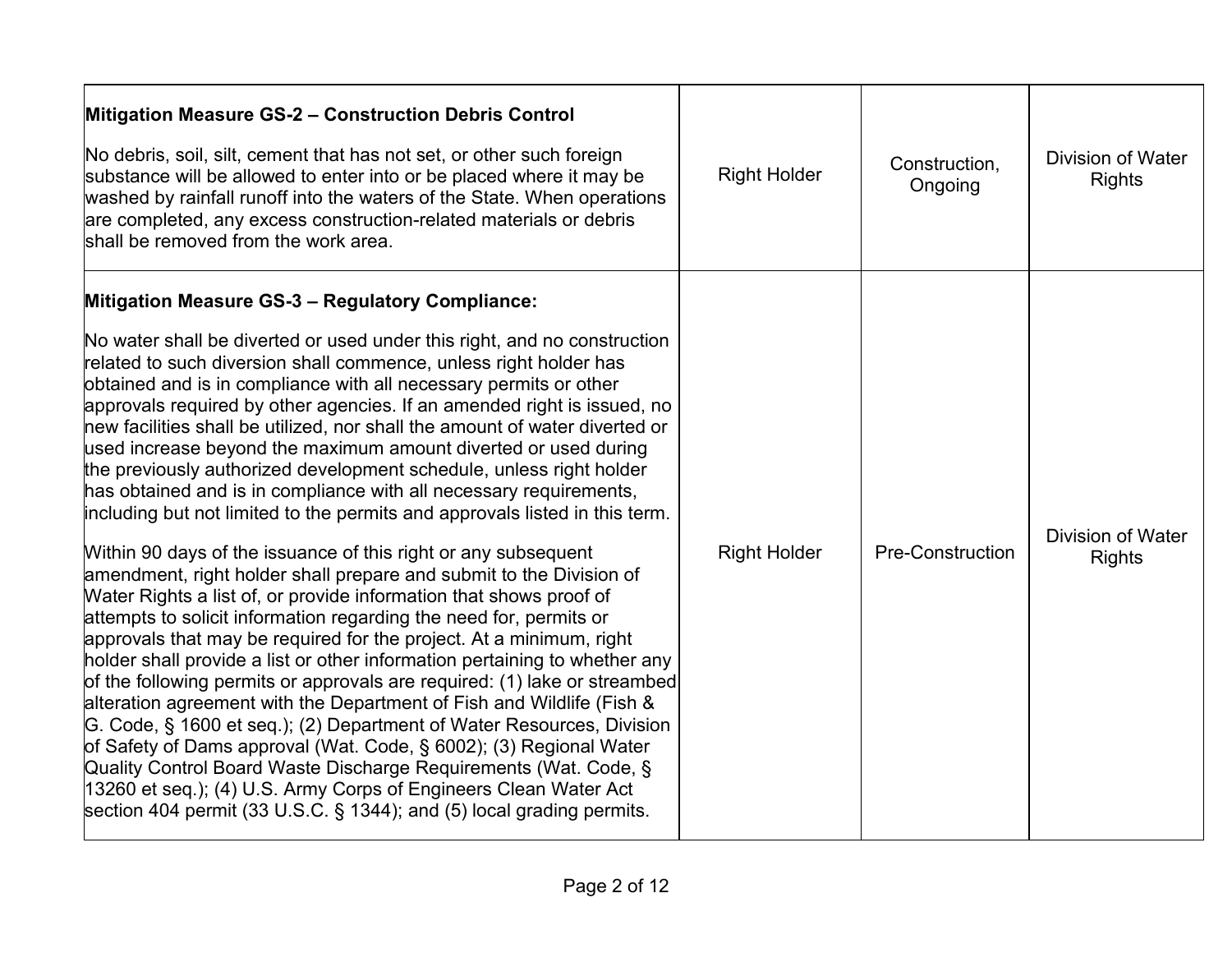| Right holder shall, within 30 days of issuance of any permits, approvals<br>or waivers, transmit copies to the Division of Water Rights. |  |  |
|------------------------------------------------------------------------------------------------------------------------------------------|--|--|
|                                                                                                                                          |  |  |

## **Table 2. Hydrology and Water Quality**

| <b>Mitigation Measure</b>                                                                                                                                                                                                                                                                                                                                                                                                                                                                                                                                                                                                                                                                                                                                                                                                                                                                                                                                                                                                                                                                                              | Implementation      | <b>Timing</b>          | <b>Monitoring and</b><br><b>Enforcement</b>                |
|------------------------------------------------------------------------------------------------------------------------------------------------------------------------------------------------------------------------------------------------------------------------------------------------------------------------------------------------------------------------------------------------------------------------------------------------------------------------------------------------------------------------------------------------------------------------------------------------------------------------------------------------------------------------------------------------------------------------------------------------------------------------------------------------------------------------------------------------------------------------------------------------------------------------------------------------------------------------------------------------------------------------------------------------------------------------------------------------------------------------|---------------------|------------------------|------------------------------------------------------------|
| Mitigation Measure WQ-1 - Maintain Existing Livestock Exclusion<br>Fencing<br>Maintain the existing livestock exclusion fencing around the reservoir<br>and associated stream channels as shown in Figure 10 of the Lynch<br>Canyon Reservoir Initial Study/Mitigated Negative Declaration, as<br>modified by the Proposed Project, where the modifications would<br>decrease the extent of fringe emergent wetland area within the<br>reservoir that would be directly impacted by cattle relative to existing<br>conditions. No new ground disturbing activities shall occur within the<br>existing or modified livestock exclusion fencing area. Equipment access<br>within the livestock exclusion fencing area shall be limited to activities<br>necessary for the ongoing operation of the reservoir and shall<br>incorporate best management practices to minimize disturbance to<br>water, soils, and vegetation. Natural vegetation shall be preserved and<br>protected within the livestock exclusion fencing area. Planting of native<br>vegetation within the livestock exclusion fencing area is allowed. | <b>Right Holder</b> | Ongoing                | Right Holder/<br><b>Division of Water</b><br><b>Rights</b> |
| Mitigation Measure WQ-2 - Construction Pollution Control<br>No fuels, oil, lubricants, or other fluids related to the use of construction<br>equipment will be allowed to enter into or be placed where they may be                                                                                                                                                                                                                                                                                                                                                                                                                                                                                                                                                                                                                                                                                                                                                                                                                                                                                                    | <b>Right Holder</b> | During<br>Construction | Right Holder/<br>Division of Water<br>Rights               |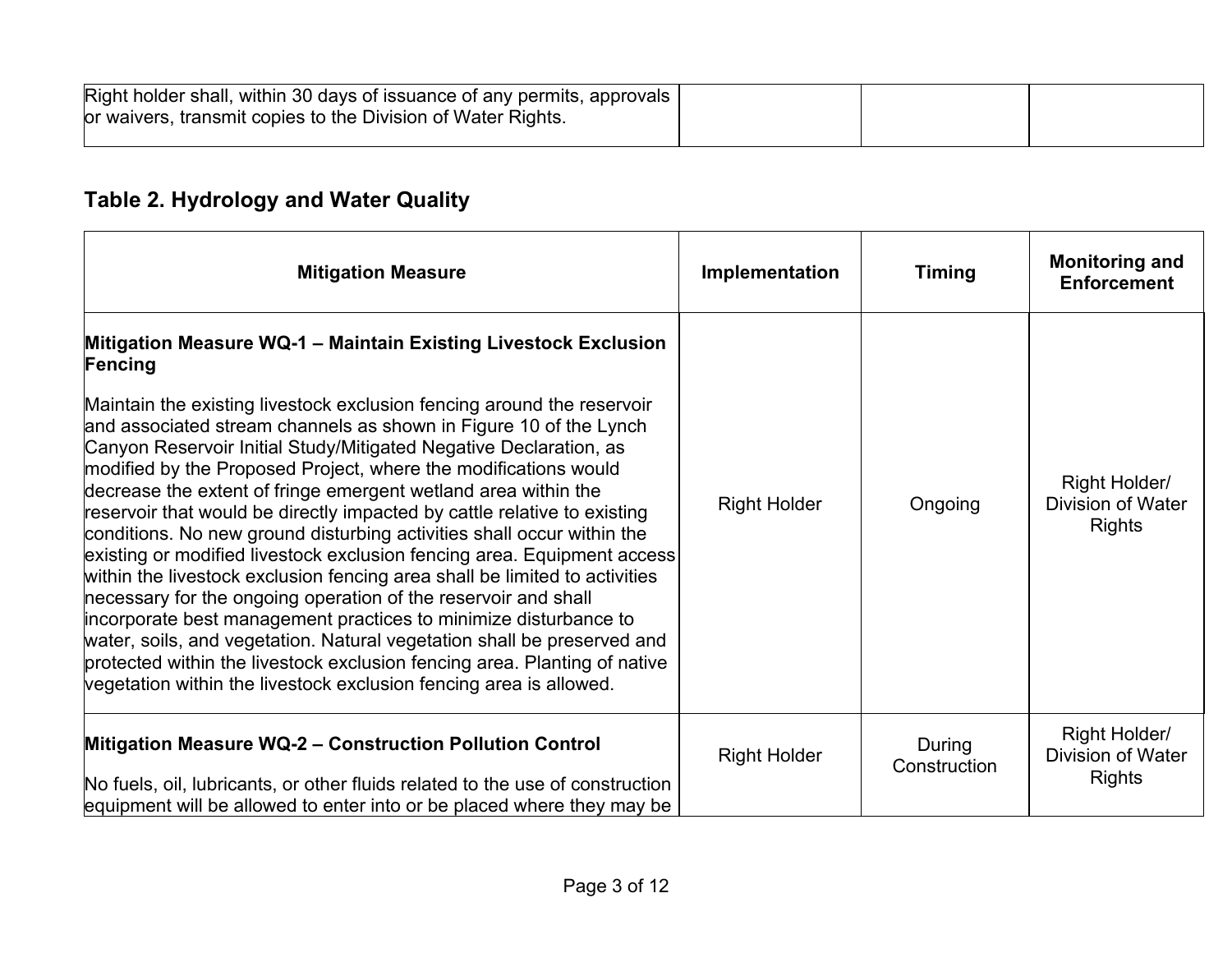| washed by rainfall runoff into the waters of the State. Additionally, the                                                                                                                                                                                                                                         |  |
|-------------------------------------------------------------------------------------------------------------------------------------------------------------------------------------------------------------------------------------------------------------------------------------------------------------------|--|
| following shall be adhered to within the Construction Footprint:                                                                                                                                                                                                                                                  |  |
| Vehicles and equipment will be kept in good repair, without leaks<br>of hydraulic or lubricating fluids. If such leaks or drips occur, they<br>shall be cleaned up immediately. Drip pans shall be utilized<br>when vehicles are parked. Equipment maintenance and/or repair<br>will be confined to one location. |  |
| Equipment shall be stored, when not in use, in upland areas well<br>away from designated wetland areas and waterways.                                                                                                                                                                                             |  |
| Service and refueling procedures will be conducted where there<br>is no potential for fuel spills to seep or wash into wetland areas<br>or waterways and extreme caution will be used when handling<br>and or storing chemicals (e.g., fuel) near wetland areas or<br>waterways.                                  |  |
| When operations are completed, any excess fuels, oils,<br>lubricants, or other fluids related to the use of construction<br>equipment shall be removed from the work area.                                                                                                                                        |  |

# **Table 3. Biological Resources**

| <b>Mitigation Measure</b>                                                                                                                                                                                          | <b>Implementation</b> | <b>Timing</b>           | <b>Monitoring and</b><br><b>Enforcement</b> |
|--------------------------------------------------------------------------------------------------------------------------------------------------------------------------------------------------------------------|-----------------------|-------------------------|---------------------------------------------|
| Mitigation Measure BIO-1 - Environmental Awareness Training                                                                                                                                                        | <b>Right Holder</b>   | <b>Pre-Construction</b> | Division of Water                           |
| Prior to initiating construction activities, a qualified biologist shall<br>provide an environmental awareness training to all construction<br>personnel before construction begins, which may include information |                       |                         | <b>Rights</b>                               |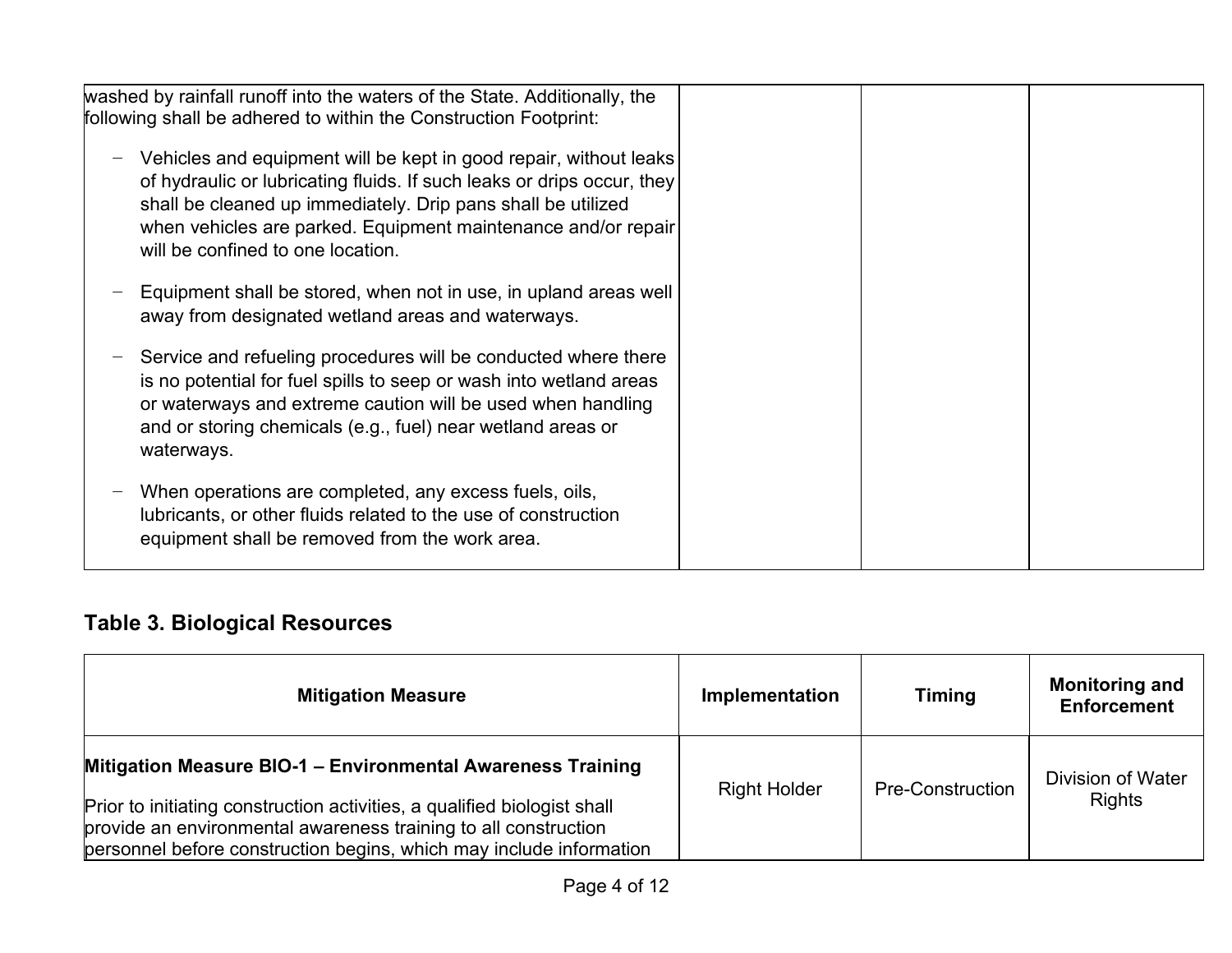| about sensitive resources that may be affected by the project,<br>protection measures, and penalties associated with those resources.                                                                                                                                                                                                                                                                                                                                                                                                                                                                                                                                                                                                                                                                                                                                                                                                                                                                                                                                                                                                                                                                                                                                                                                                                                                                                                                                                                                                                                                                      |                     |                         |                                           |
|------------------------------------------------------------------------------------------------------------------------------------------------------------------------------------------------------------------------------------------------------------------------------------------------------------------------------------------------------------------------------------------------------------------------------------------------------------------------------------------------------------------------------------------------------------------------------------------------------------------------------------------------------------------------------------------------------------------------------------------------------------------------------------------------------------------------------------------------------------------------------------------------------------------------------------------------------------------------------------------------------------------------------------------------------------------------------------------------------------------------------------------------------------------------------------------------------------------------------------------------------------------------------------------------------------------------------------------------------------------------------------------------------------------------------------------------------------------------------------------------------------------------------------------------------------------------------------------------------------|---------------------|-------------------------|-------------------------------------------|
| Mitigation Measure BIO-2 - Conduct Pre-Construction Survey for<br><b>Red-Legged Frog</b><br>Within 14 days prior to the onset of construction activities, a qualified<br>biologist shall survey for California red-legged frog (Rana draytonii) and<br>western pond turtle (Actinemys marmorata) within any suitable aquatic<br>or upland nesting habitat located within 100 feet of construction areas.<br>The biologist will be familiar with the life cycle of each species and will<br>conduct appropriate surveys for the applicable life stage for each<br>species.<br>If California red-legged frogs (Rana draytonii) or western pond turtles<br>(Actinemys marmorata) are observed during the pre-construction<br>surveys, the right holder shall cease all construction activity and consult<br>with the United States Fish and Wildlife Service and/or the California<br>Department of Fish and Wildlife to determine an appropriate course of<br>action. A qualified biologist shall be present onsite during construction<br>to monitor for presence of California red-legged frogs (Rana draytonii)<br>and western pond turtles (Actinemys marmorata) and to ensure that<br>impact avoidance and minimization measures prescribed or approved<br>by the California Department of Fish and Wildlife and United States<br>Wildlife Service are implemented throughout the construction period.<br>Right holder shall submit a report documenting compliance with the<br>provisions of this term to the Deputy Director for Water Rights no more<br>than 30 days after construction is complete. | <b>Right Holder</b> | <b>Pre-Construction</b> | <b>Division of Water</b><br><b>Rights</b> |
| Mitigation Measure BIO-3 - Limit Construction Season                                                                                                                                                                                                                                                                                                                                                                                                                                                                                                                                                                                                                                                                                                                                                                                                                                                                                                                                                                                                                                                                                                                                                                                                                                                                                                                                                                                                                                                                                                                                                       | <b>Right Holder</b> | During<br>Construction  | Right Holder/<br><b>Division of Water</b> |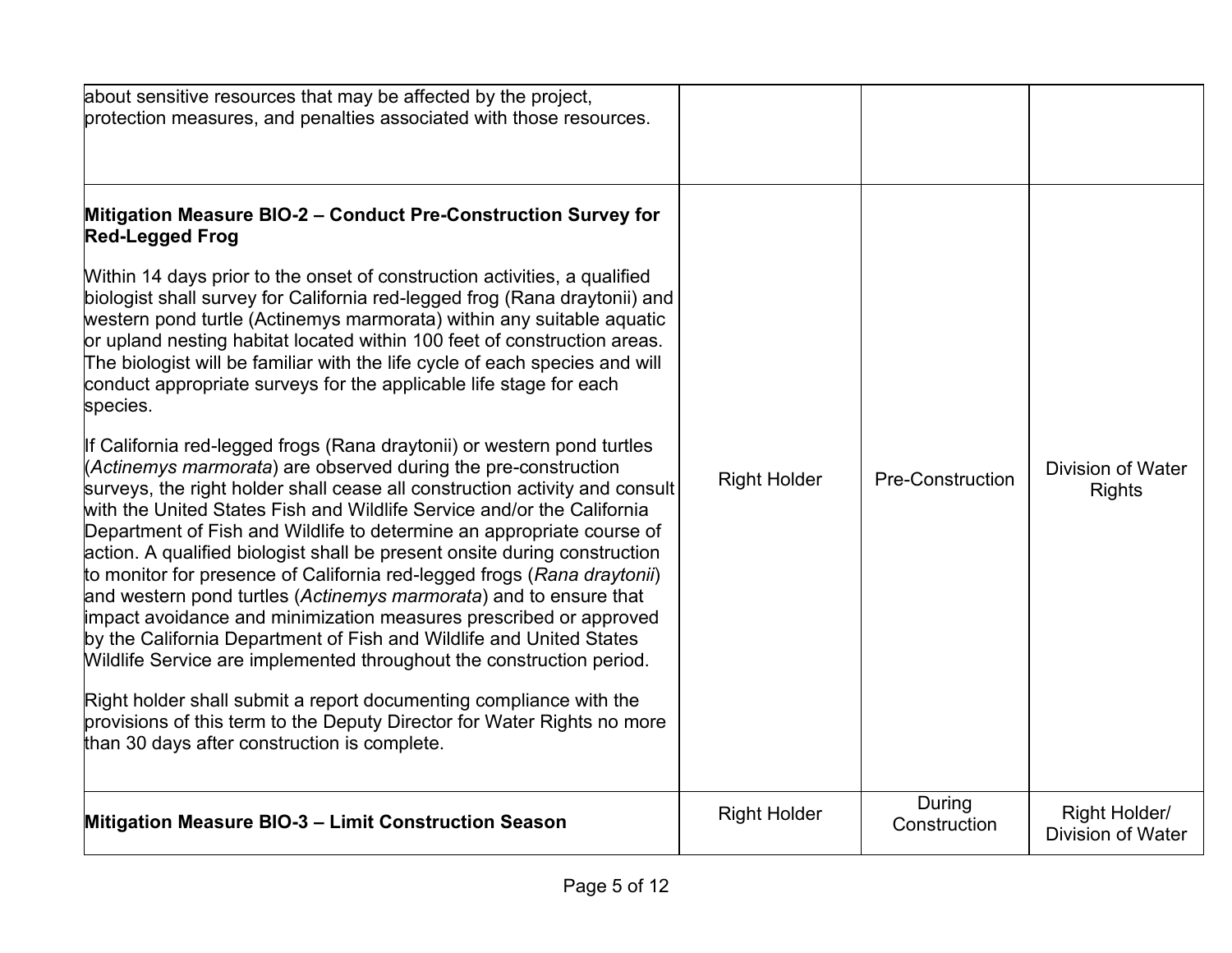| Construction activities within 100 feet of any surface stream, as<br>identified in Figure 10 of the Lynch Canyon Reservoir Initial<br>Study/Mitigated Negative Declaration, shall only occur between June 15<br>and October 15 to minimize the potential for direct impacts to California<br>red-legged frogs (Rana draytonii).                                                                                                                                                                                                                                                                                                                                                                                                                                                                                                                                                                                                                                                                                                                                                                                                                                                                                                                                                                                                                                                                                                                        |                     |                                                 | <b>Rights</b>                             |
|--------------------------------------------------------------------------------------------------------------------------------------------------------------------------------------------------------------------------------------------------------------------------------------------------------------------------------------------------------------------------------------------------------------------------------------------------------------------------------------------------------------------------------------------------------------------------------------------------------------------------------------------------------------------------------------------------------------------------------------------------------------------------------------------------------------------------------------------------------------------------------------------------------------------------------------------------------------------------------------------------------------------------------------------------------------------------------------------------------------------------------------------------------------------------------------------------------------------------------------------------------------------------------------------------------------------------------------------------------------------------------------------------------------------------------------------------------|---------------------|-------------------------------------------------|-------------------------------------------|
| Mitigation Measure BIO-4a - Conduct Pre-Construction Survey for<br><b>Nesting Bird Species</b><br>Within 14 days prior to the onset of construction activities, a qualified<br>biologist shall conduct a pre-construction survey for the purpose of<br>identifying nesting bird species. The pre-construction survey shall<br>include all potential nesting habitat within 500 ft of proposed<br>construction areas. If an active raptor or migratory bird nest is found<br>during the pre-construction survey, the right holder shall notify the<br>California Department of Fish and Wildlife and the United States of Fish<br>and Wildlife Service. If an active raptor nest is found during the pre-<br>construction survey, a 500 ft no-disturbance buffer shall be established<br>and maintained around the nest until all young have fledged. If an<br>active nest of any other migratory or non-migratory bird is found, a 250<br>Ift no-disturbance buffer shall be established around the nest until all<br>young have fledged. If active tricolored blackbirds are documented<br>hesting during the pre-construction survey, a minimum 300 ft no-<br>disturbance buffer shall be established around the nest until all young<br>have fledged. Right holder shall submit a report documenting<br>compliance with the provisions of this term to the Deputy Director for<br>Water Rights no more than 30 days after construction is complete. | <b>Right Holder</b> | Pre-Construction                                | <b>Division of Water</b><br><b>Rights</b> |
| Mitigation Measure BIO-4b - Swainson's Hawk Surveys<br>If Project-related construction activities are scheduled during the<br>nesting season for Swainson's hawk (March 1 to September 15), then<br>prior to beginning work on the Project, a qualified biologist shall conduct<br>surveys according to the Recommended Timing and Methodology for<br>Swainson's Hawk Nesting Surveys in California's Central Valley                                                                                                                                                                                                                                                                                                                                                                                                                                                                                                                                                                                                                                                                                                                                                                                                                                                                                                                                                                                                                                   | <b>Right Holder</b> | Pre-Construction,<br><b>During Construction</b> | Division of Water<br><b>Rights</b>        |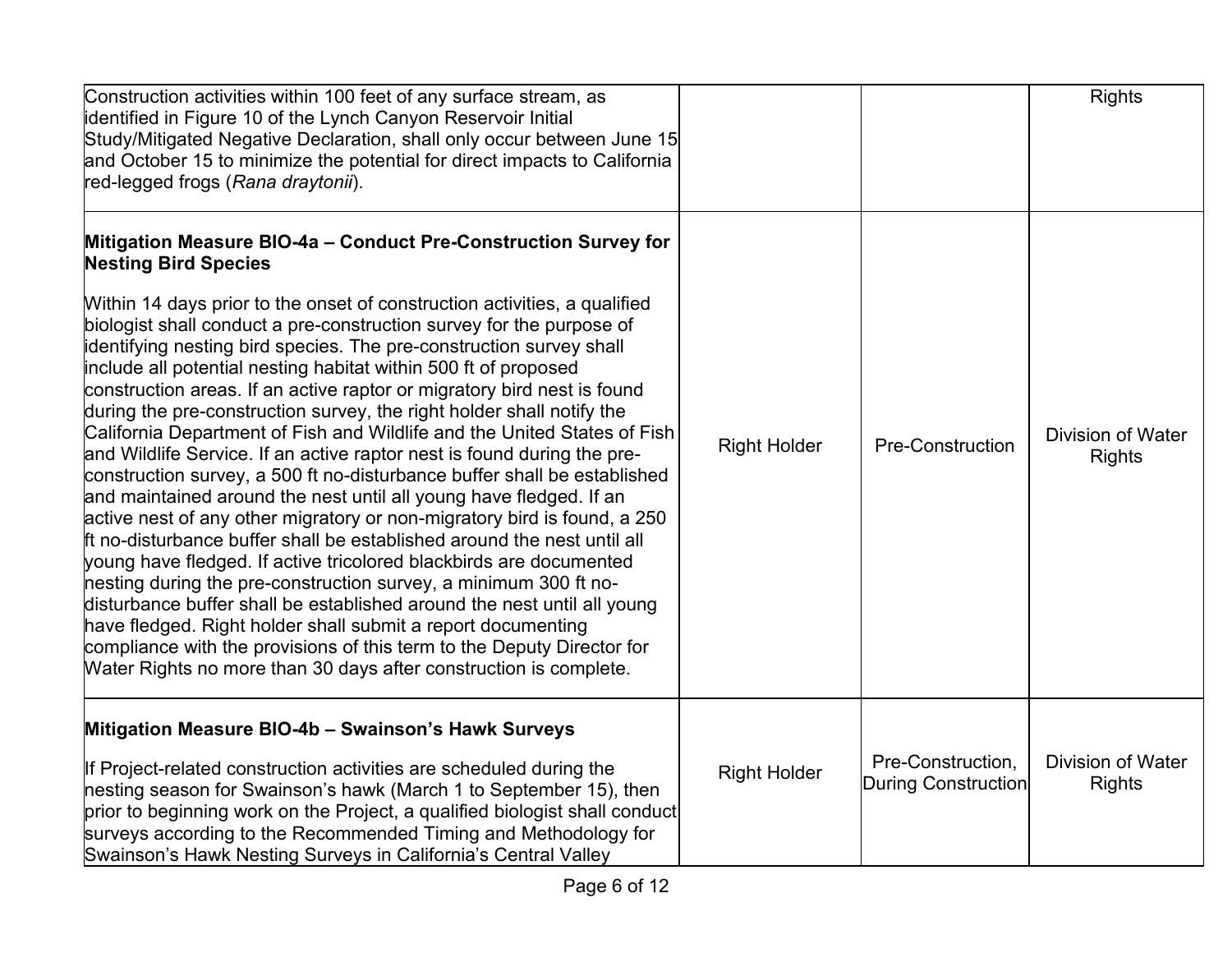| (Swainson's Hawk Technical Advisory Committee 2000). Survey<br>methods should be closely followed by starting early in the nesting<br>season (late March to early April) to maximize the likelihood of<br>detecting an active nest (nests, adults, and chicks are more difficult to<br>detect later in the growing season because trees become less<br>transparent as vegetation increases). Surveys shall be conducted: 1)<br>within a minimum 0.5-mile radius of the Project site or a larger area if<br>needed to identify potentially impacted active nests, and 2) for at least<br>the two survey periods immediately prior to initiating Project-related<br>construction activities. Surveys shall occur annually for the duration of<br>the Project-related construction activities. The qualified biologist shall<br>have a minimum of two years of experience implementing the survey<br>methodology resulting in detections. If active Swainson's hawk nests<br>are detected, the Project shall implement a 0.5-mile construction<br>avoidance buffer around the nest until the nest is no longer active as<br>determined by a qualified biologist. If take of Swainson's hawk cannot<br>be avoided, then the Project shall consult with CDFW pursuant to<br>CESA and obtain an Incidental Take Permit (ITP). CDFW Bay Delta<br>Region staff are available to provide guidance on the ITP application<br>process. |                     |                         |                                           |
|-----------------------------------------------------------------------------------------------------------------------------------------------------------------------------------------------------------------------------------------------------------------------------------------------------------------------------------------------------------------------------------------------------------------------------------------------------------------------------------------------------------------------------------------------------------------------------------------------------------------------------------------------------------------------------------------------------------------------------------------------------------------------------------------------------------------------------------------------------------------------------------------------------------------------------------------------------------------------------------------------------------------------------------------------------------------------------------------------------------------------------------------------------------------------------------------------------------------------------------------------------------------------------------------------------------------------------------------------------------------------------------------------------------------------------|---------------------|-------------------------|-------------------------------------------|
| Mitigation Measure BIO-5 - Pre-Construction Survey for Burrowing<br>Owl                                                                                                                                                                                                                                                                                                                                                                                                                                                                                                                                                                                                                                                                                                                                                                                                                                                                                                                                                                                                                                                                                                                                                                                                                                                                                                                                                     |                     |                         |                                           |
| Within 14 days prior to the start of construction, a qualified biologist<br>shall conduct a pre-construction survey for active burrowing owl<br>(Athene cunicularia) burrows using methods identified in the California<br>Department of Fish and Wildlife 2012 Staff Report on Burrowing Owl<br>Mitigation. The pre-construction survey shall include all potential<br>nesting habitat within 500 ft of proposed construction areas.                                                                                                                                                                                                                                                                                                                                                                                                                                                                                                                                                                                                                                                                                                                                                                                                                                                                                                                                                                                       | <b>Right Holder</b> | <b>Pre-Construction</b> | <b>Division of Water</b><br><b>Rights</b> |
| If occupied burrowing owl (Athene cunicularia) nests are found,<br>Permittee shall establish no-disturbance buffers around each nest<br>within which no disturbance resulting from construction may occur<br>unless a qualified biologist verifies through non-invasive methods that                                                                                                                                                                                                                                                                                                                                                                                                                                                                                                                                                                                                                                                                                                                                                                                                                                                                                                                                                                                                                                                                                                                                        |                     |                         |                                           |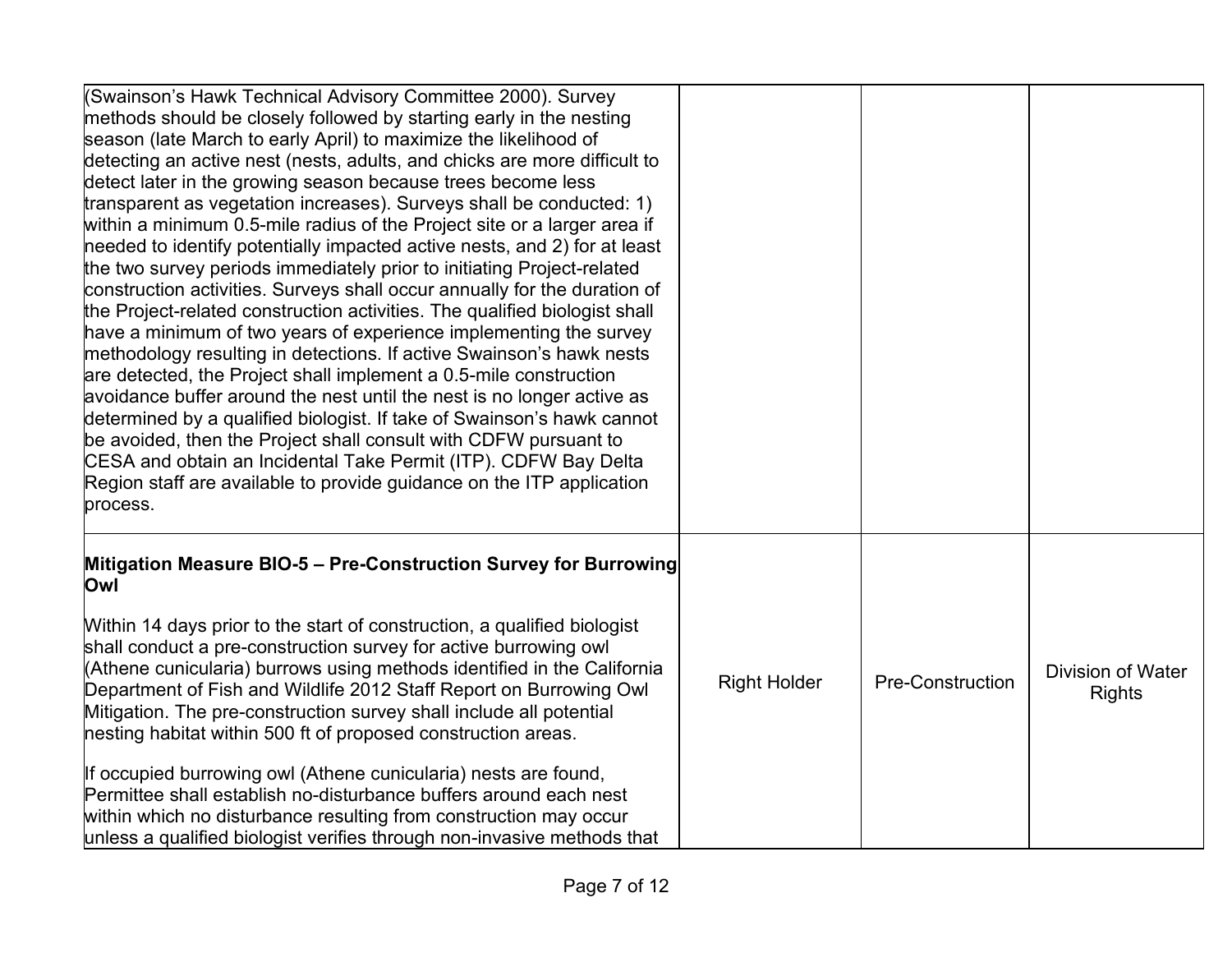| either the owls occupying the nests have not begun egg-laying and<br>incubation, or that juveniles from the occupied burrows are foraging<br>independently and are capable of independent survival. Buffers ranging<br>from fifty to five hundred meters in diameter shall be established around<br>occupied nest sites in accordance with the provisions of the California<br>Department of Fish and Wildlife 2012 Staff Report on Burrowing Owl<br>Mitigation.<br>Right holder shall submit a report documenting compliance with the<br>provisions of this term to the Deputy Director for Water Rights no more<br>than 30 days after construction is complete.                                                                                                                                                                                                                                                                                                                                                                                                                                                                                                                                                             |                     |                  |                                           |
|-------------------------------------------------------------------------------------------------------------------------------------------------------------------------------------------------------------------------------------------------------------------------------------------------------------------------------------------------------------------------------------------------------------------------------------------------------------------------------------------------------------------------------------------------------------------------------------------------------------------------------------------------------------------------------------------------------------------------------------------------------------------------------------------------------------------------------------------------------------------------------------------------------------------------------------------------------------------------------------------------------------------------------------------------------------------------------------------------------------------------------------------------------------------------------------------------------------------------------|---------------------|------------------|-------------------------------------------|
| Mitigation Measure BIO-6 - Pre-Construction Survey for American<br><b>Badger</b><br>Within 14 days prior to the start of construction, a qualified biologist<br>shall conduct a pre-construction survey for the purpose of identifying<br>any potential denning habitat for the American badger (Taxidea taxus).<br>The pre-construction survey shall include all potential denning habitat<br>within or adjacent to the construction footprint. If denning habitat is<br>found during the pre-construction survey, right holder shall consult with<br>the California Department of Fish and Wildlife to identify and implement<br>acceptable impact avoidance and minimization measures. Measures<br>that would be considered include, but are not limited to establishing<br>suitable no-disturbance construction buffers around active den sites<br>(e.g., 50 ft) and active natal/pupping dens site (e.g., 250 ft), passive<br>relocation, and for dens that are inactive to be collapsed by hand to<br>prevent occupation. Right holder shall submit a report documenting<br>compliance with the provisions of this term to the Deputy Director for<br>Water Rights no more than 30 days after construction is complete. | <b>Right Holder</b> | Pre-Construction | <b>Division of Water</b><br><b>Rights</b> |
| Mitigation Measure BIO-7 - Implement American Bullfrog                                                                                                                                                                                                                                                                                                                                                                                                                                                                                                                                                                                                                                                                                                                                                                                                                                                                                                                                                                                                                                                                                                                                                                        | <b>Right Holder</b> | Ongoing          | Right Holder/<br><b>Division of Water</b> |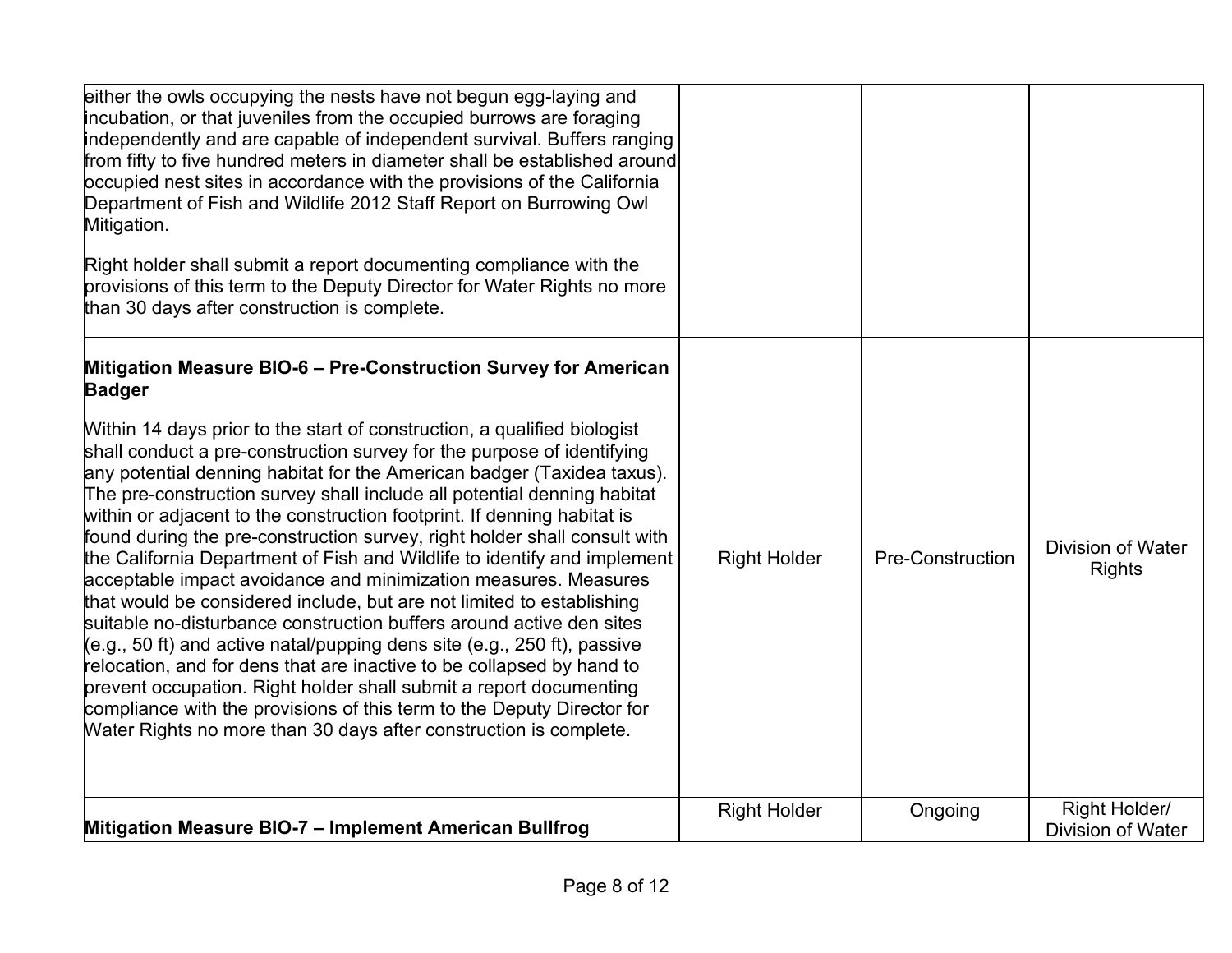| <b>Eradication Plan</b>                                                                                                                                                                                                                                                                                                                                                                                                                                                                                                                                                                                                                                                                                                                                                                                                                                                                                                                                                              | <b>Rights</b> |
|--------------------------------------------------------------------------------------------------------------------------------------------------------------------------------------------------------------------------------------------------------------------------------------------------------------------------------------------------------------------------------------------------------------------------------------------------------------------------------------------------------------------------------------------------------------------------------------------------------------------------------------------------------------------------------------------------------------------------------------------------------------------------------------------------------------------------------------------------------------------------------------------------------------------------------------------------------------------------------------|---------------|
| Right holder shall develop and implement, in consultation with the<br>USFWS and CDFW, an American Bullfrog Eradication Plan for Lynch<br>Canyon Reservoir that is satisfactory to the Deputy Director for Water<br>Rights. The plan shall address control of American bullfrog (Lithobates<br>catesbeianu) in Lynch Canyon Reservoir, with eradication of the<br>bullfrog from the reservoir as the ultimate goal. Right holder shall<br>submit a report on American Bullfrog Eradication Plan activities in<br>accordance with the time schedule contained in the American Bullfrog<br>Eradication Plan, and whenever requested by the Division of Water<br>Rights. The Deputy Director for Water Rights may require modification<br>of the American Bullfrog Eradication Plan upon a determination that the<br>plan is ineffective or unsuccessful, or provide relief from this term upon<br>a determination that the American Bullfrog Eradication Plan is no longer<br>required. |               |
| The American Bullfrog Eradication Plan shall be developed and<br>implemented by qualified individual(s) approved by the Deputy Director<br>for Water Rights, and at a minimum, shall provide the following<br>information:                                                                                                                                                                                                                                                                                                                                                                                                                                                                                                                                                                                                                                                                                                                                                           |               |
| A description of the method by which non-native species<br>а.<br>present or potentially present in the reservoir will be<br>identified;                                                                                                                                                                                                                                                                                                                                                                                                                                                                                                                                                                                                                                                                                                                                                                                                                                              |               |
| b <sub>1</sub><br>A description of the approach that will be used to control,<br>with the intention to eradicate, the species from the<br>reservoir if American bullfrog is present, including the<br>method and the frequency of applying the method;                                                                                                                                                                                                                                                                                                                                                                                                                                                                                                                                                                                                                                                                                                                               |               |
| A description of the criteria that will be used to evaluate the<br>C.<br>effectiveness and success of the control method;                                                                                                                                                                                                                                                                                                                                                                                                                                                                                                                                                                                                                                                                                                                                                                                                                                                            |               |
| A description of the program that will be used to monitor the<br>d.<br>effectiveness and success of the control method;                                                                                                                                                                                                                                                                                                                                                                                                                                                                                                                                                                                                                                                                                                                                                                                                                                                              |               |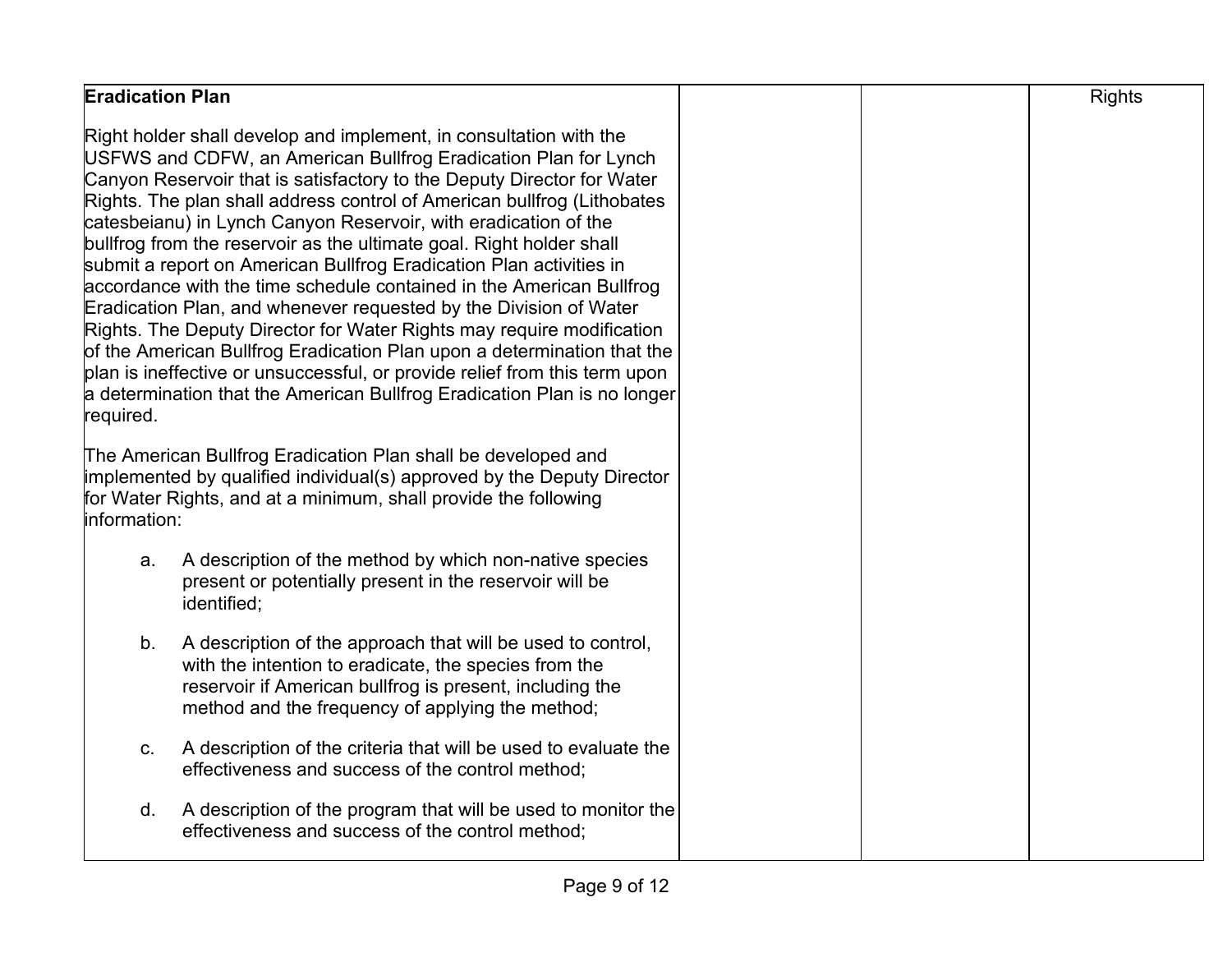| е.<br>$f_{\cdot}$ | A description of how the approach will be supplemented or<br>modified if the monitoring program indicates that the current<br>control plan is not effective or successful;<br>A time schedule for periodic inspection of the reservoir and                                                                                                                                                                                                                                                                                                                                       |                     |                         |                                                            |
|-------------------|----------------------------------------------------------------------------------------------------------------------------------------------------------------------------------------------------------------------------------------------------------------------------------------------------------------------------------------------------------------------------------------------------------------------------------------------------------------------------------------------------------------------------------------------------------------------------------|---------------------|-------------------------|------------------------------------------------------------|
|                   | control of American bullfrog from the reservoir, if present;<br>and                                                                                                                                                                                                                                                                                                                                                                                                                                                                                                              |                     |                         |                                                            |
| g.                | A time schedule for the periodic submittal of reports on<br>control plan activities that describe the control methods or<br>approaches used, the frequencies that the methods and<br>approaches were applied, the results of effectiveness<br>monitoring efforts, an evaluation of the effectiveness and<br>success of the methods or approaches used, and<br>descriptions of how the methods or approaches used will be<br>supplemented or modified if the monitoring program<br>indicates that ongoing methods or approaches for American<br>bullfrog control are ineffective. |                     |                         |                                                            |
| <b>Species</b>    | Mitigation Measure BIO-8 - Retain Reservoir Habitat for Native<br>At no point will non-native fish or wildlife species be intentionally                                                                                                                                                                                                                                                                                                                                                                                                                                          | <b>Right Holder</b> | Ongoing                 | Right Holder/<br><b>Division of Water</b><br><b>Rights</b> |
|                   | introduced into the reservoir.                                                                                                                                                                                                                                                                                                                                                                                                                                                                                                                                                   |                     |                         |                                                            |
|                   | Mitigation Measure BIO-9 - Install Construction Flagging or<br><b>Fencing to Exclude Construction Activities from Wetlands</b>                                                                                                                                                                                                                                                                                                                                                                                                                                                   |                     |                         |                                                            |
|                   | A qualified wetland scientist shall clearly mark with flagging or<br>construction fencing the boundaries of all waters of the State, wetlands,<br>and other waters of the United States located within the construction<br>footprint prior to the commencement of construction activities to exclude<br>construction equipment and construction materials from wetlands.                                                                                                                                                                                                         | <b>Right Holder</b> | <b>Pre-Construction</b> | <b>Division of Water</b><br><b>Rights</b>                  |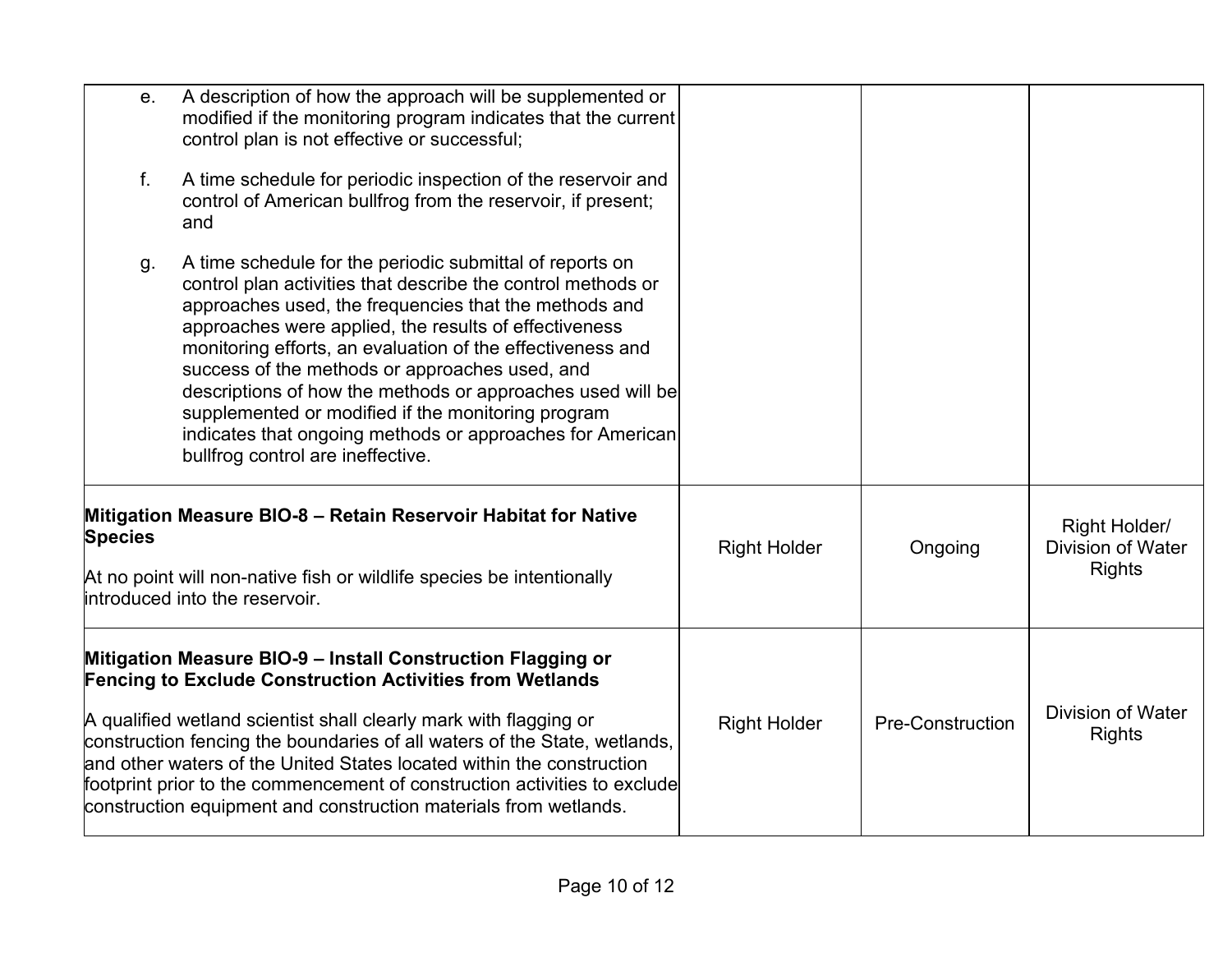#### **Table 4. Hazards and Hazardous Materials**

| <b>Mitigation Measure</b>                                                                                                                                                                                                                                                                  | Implementation      | <b>Timing</b>          | <b>Monitoring and</b><br><b>Enforcement</b> |
|--------------------------------------------------------------------------------------------------------------------------------------------------------------------------------------------------------------------------------------------------------------------------------------------|---------------------|------------------------|---------------------------------------------|
| <b>Mitigation Measure HZ-1 - Wildfire Control</b><br>Construction areas shall be cleared of combustible materials, spark<br>arrestors on construction equipment shall be in good working order, and<br>dry grasses and low-growing shrubs shall be mowed in the equipment<br>staging area. | <b>Right Holder</b> | During<br>Construction | <b>Division of Water</b><br><b>Rights</b>   |

### **Table 5. Cultural Resources**

| <b>Mitigation Measure</b>                                                                                                                                                                                                                                                                                                                                                                                                                                                                                                                                                                                                                                                           | Implementation      | <b>Timing</b>          | <b>Monitoring and</b><br><b>Enforcement</b> |
|-------------------------------------------------------------------------------------------------------------------------------------------------------------------------------------------------------------------------------------------------------------------------------------------------------------------------------------------------------------------------------------------------------------------------------------------------------------------------------------------------------------------------------------------------------------------------------------------------------------------------------------------------------------------------------------|---------------------|------------------------|---------------------------------------------|
| Mitigation Measure CR-1 - Notification and Consultation with<br><b>Professional Archeologist</b>                                                                                                                                                                                                                                                                                                                                                                                                                                                                                                                                                                                    |                     |                        |                                             |
| Should any buried archeological materials be uncovered during project<br>activities, such activities shall cease within 100 ft of the find. Prehistoric<br>archeological indicators include: obsidian and chert flakes and chipped<br>stone tools; bedrock outcrops and boulders with mortar cups; ground<br>stone implements (grinding slabs, mortars and pestles) and locally<br>darkened midden soils containing some of the previously listed items<br>plus fragments of bone and fire affected stones. Historic period site<br>indicators generally include: fragments of glass, ceramic and metal<br>objects; milled and split lumber; and structure and feature remains such | <b>Right Holder</b> | During<br>Construction | Division of Water<br><b>Rights</b>          |